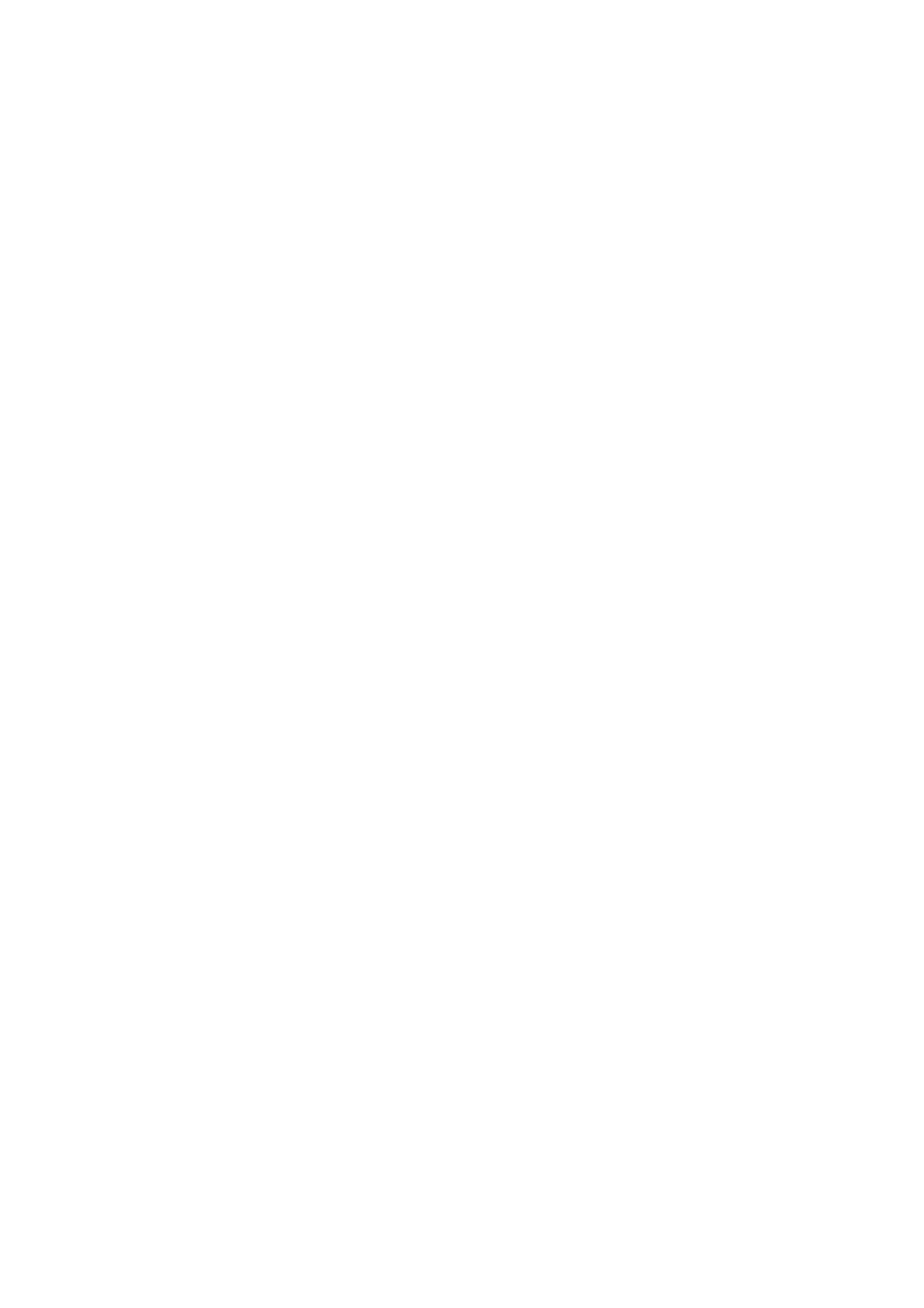#### **Investigation Report**

- 1. On Thursday 8 December 2016, the Monitoring Officer received a complaint against Councillor John Raper for voting using two electronic voting units at the meeting of Council on that date.
- 2. The following provision in the Members' Code of Conduct is considered to be relevant in this case:

 "Behaving in accordance with all our legal obligations, alongside any requirements contained within the authority's policies, protocols and procedures, including on the use of the Authority's resources."

- 3. The complainant highlighted that the following principles set out in the Members' Code of Conduct were also relevant: selflessness, integrity, openness, honesty and leadership.
- 4. Council Procedure Rule 15.1 in Part 4 of the Council's Constitution relating to Member voting at Council meetings is considered to be relevant:

#### "15. **Voting**

#### 15.1 **Majority**

 Unless this Constitution provides otherwise, any matter will be decided by a simple majority of those Members voting and present in the room at the time the question was put."

- 5. It is made clear in Knowles on Local Authority Meetings that voting more than once is in breach of at least two rules:
	- (i) the common law rule that every person voting at a meeting is reckoned as one vote (Rex v Rector of Birmingham (1837), (the one person one vote rule).
	- (ii) only those Members present can vote at a Council meeting. It is not possible to vote on behalf of an absent Member at a Council meeting.
- 6. The issue of whether or not voting twice at a Council meeting was a criminal offence has been considered. The Monitoring Officer took independent legal advice and discussed the matter with the Police. Having looked into the matter, the Police do not consider that it reaches the threshold for Police involvement and will not be looking into it any further. They suggested that the Council's Member disciplinary procedures would be sufficient.
- 7. The incident occurred whilst Full Council was considering the timetable of meetings for 2017-2018, at 10.35pm. Having examined the voting records, it is clear that the use of two electronic voting units took place for two separate votes. The first vote was on an amendment, moved by Councillor Di Keal, to refer the issue of meeting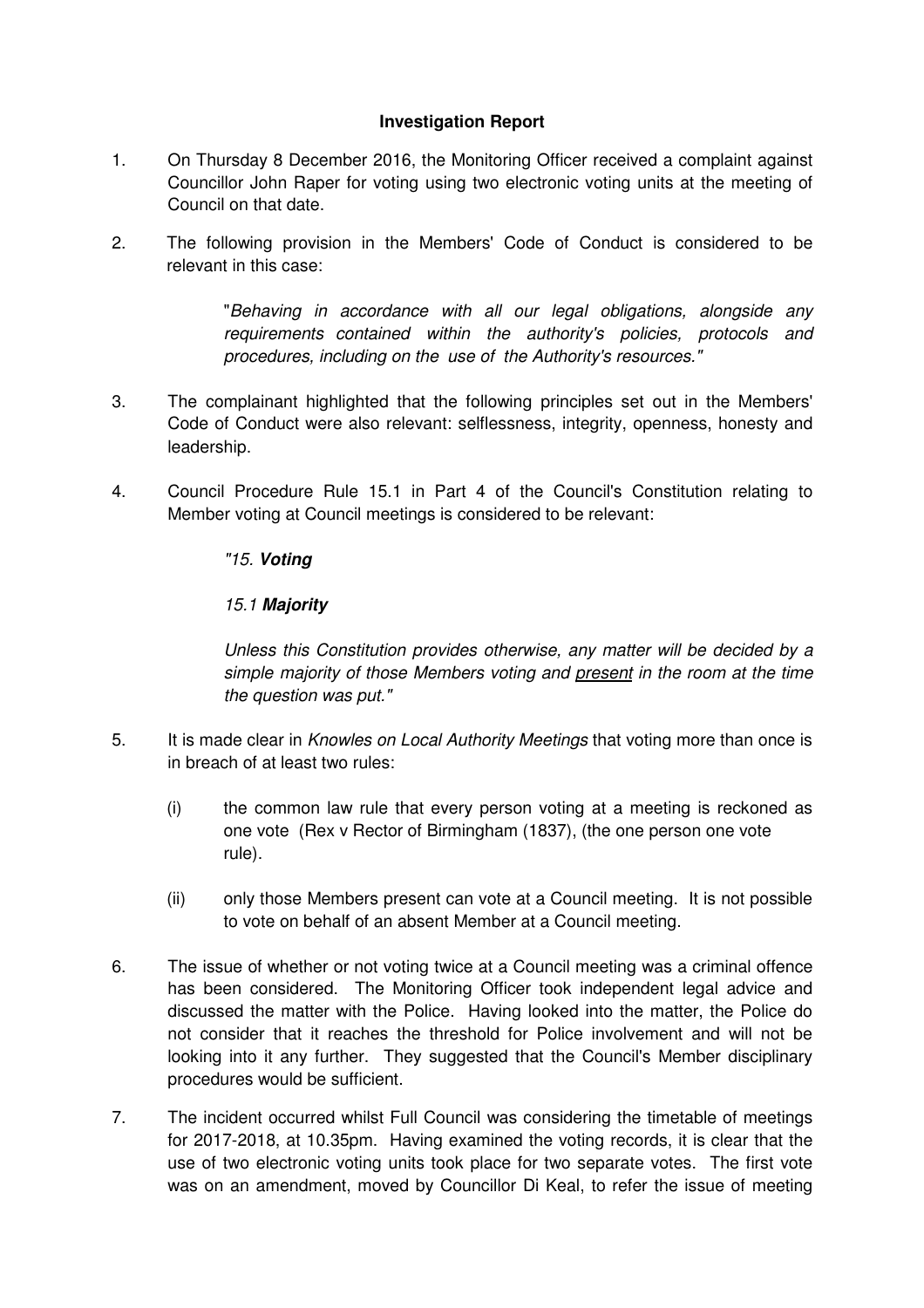start times to the Overview and Scrutiny Committee for further discussion and production of a report to be considered by the Policy and Resources Committee and then Full Council. The second was on the substantive motion. It was during the second vote that Councillor Raper was observed using two units and when challenged he "cancelled" out the vote on the second unit by changing it from "for" to "against". The vote on both the amendment and the motion were then taken again.

- 8. I spoke to Councillor David Cussons as part of the investigation. As observed at the meeting and shown on the voting records, Councillor Raper had voted on Councillor Cussons' voting unit in addition to his own. Owing to the lateness of the meeting, Councillor Cussons had to leave before the end. He did not ask Councillor Raper to cast his vote in his absence. He had already left the room before the vote on the amendment took place.
- 9. Councillor Raper has accepted the evidence I presented to him as part of the investigatory process, confirmed that he did vote using two electronic voting units and recognised that this was wrong.
- 10. In conclusion, the evidence gathered during this investigation clearly supports the view that there has been a breach of the Code of Conduct, as detailed in paragraphs 2 and 3 of this report.
- 11. It is therefore recommended that the Corporate Governance Standards Sub- Committee consider recommending to Council a censure motion for approval.
- 12. An example of such a motion which the Sub-Committee may wish to recommend is:

"Council is aware that Councillor John Raper voted using two electronic voting units, on two occasions, during the meeting of Full Council on 8 December 2016.

Council notes that these actions constitute a breach of the requirement in the Members' Code of Conduct to behave 'in accordance with all our legal obligations, alongside any requirements contained within the authority's policies, protocols and procedures'.

Council notes that these actions are also contrary to a number of the principles set out in the Members' Code of Conduct, namely selflessness, integrity, openness, honesty and leadership.

As such these actions are wholly unacceptable and inappropriate, damaging the reputation of the Council and public trust and confidence in the integrity of its democratic decision making processes.

Therefore the Council hereby censures Councillor John Raper for his unacceptable behaviour and actions breaching the Members' Code of Conduct."